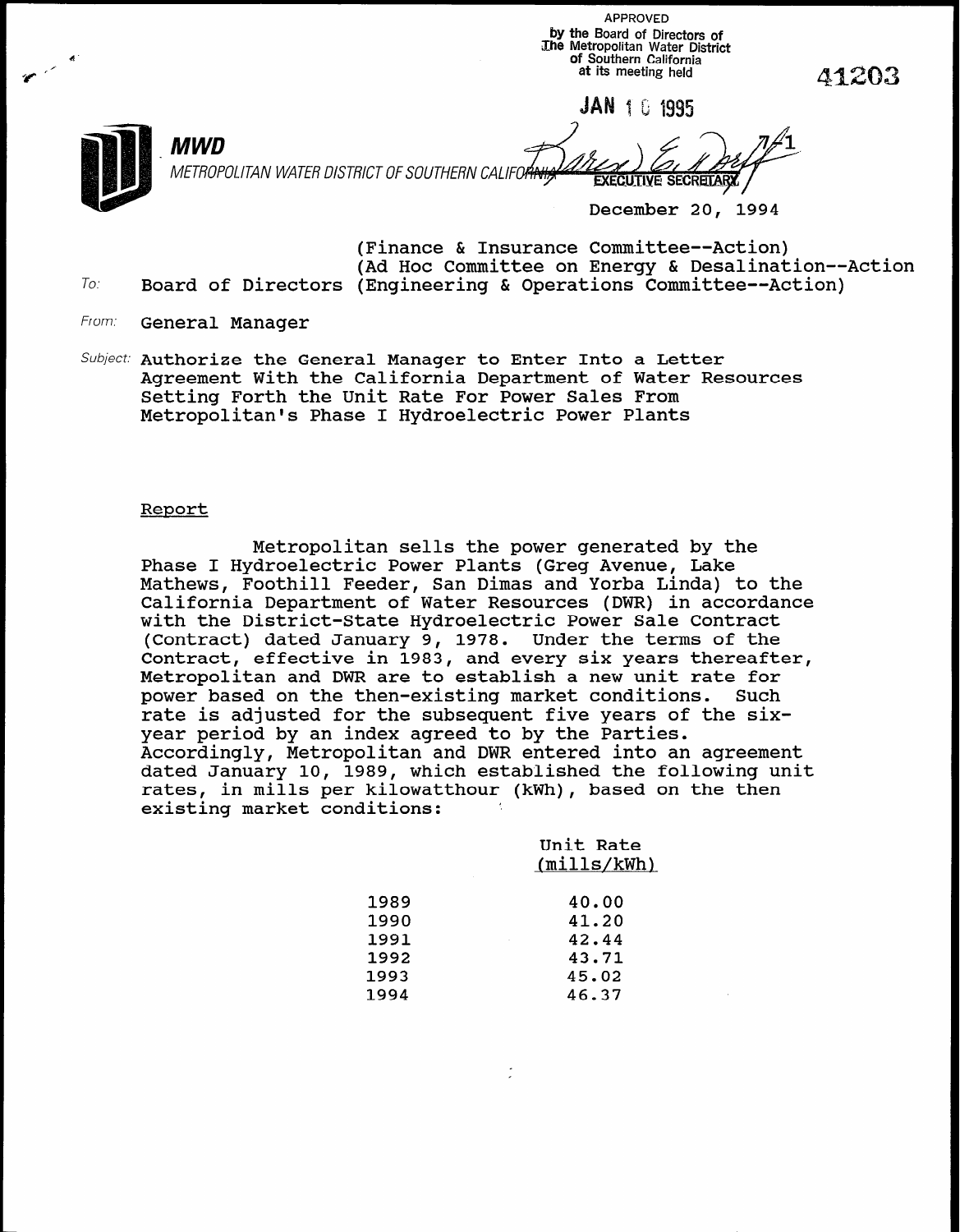In accordance with the Contract, the staffs of DWR and Metropolitan have been meeting to discuss the appropriate unit rate and index for the next six-year period from January 1, 1995 to December 31, 2000. The power market was surveyed to determine the current rate for long term transactions. It was found that the current market is not as favorable for sellers as it was when the previous sixyear period began in 1989. Due to mainly decreased demands, there is an excess of generation available and the proposed deregulation of power rates by the California Public Utilities Commission could drive the price for power down even lower. As an example, Metropolitan is currently purchasing energy on the non-firm energy market for 15 to 20 mills/kWh and short-term firm generation could be purchased for 30 to 35 mills/kWh. Recently executed long-term firm agreements are approximately 40 mills in 1995.

The staffs of DWR and Metropolitan have agreed that based on the existing market conditions and the uncertainty in the future, the appropriate unit rate and index to incorporate in an agreement for the next six-year period beginning January 1, 1995 should be 40 mills/kWh escalated at 1.5% annually. The beginning rate is reflective of the current market conditions. The escalation factor equates to maintaining a fixed capacity component of approximately 20 mills/kWh and applying an approximate annual 3% escalation rate on the equivalent fuel component embedded in the overall rate. This escalation rate is comparable to recent forecasts, including the California Energy Commission forecast.

Under the terms of the Contract, at the conclusion of the next six-year period, Metropolitan and DWR will agaim develop a new unit rate and index based on the then-exist market conditions affecting the State Water Project.

## California Environmental Qualitv Act

This action is not subject to the California Environmental Quality Act because this action can have no adverse effect on the environment.

## Recommendation

It is recommended that the General Manager be authorized to execute the Agreement setting forth the unit rate for power sales from Metropolitan's Phase I Hydroelectric Power Plants substantially in accordance with